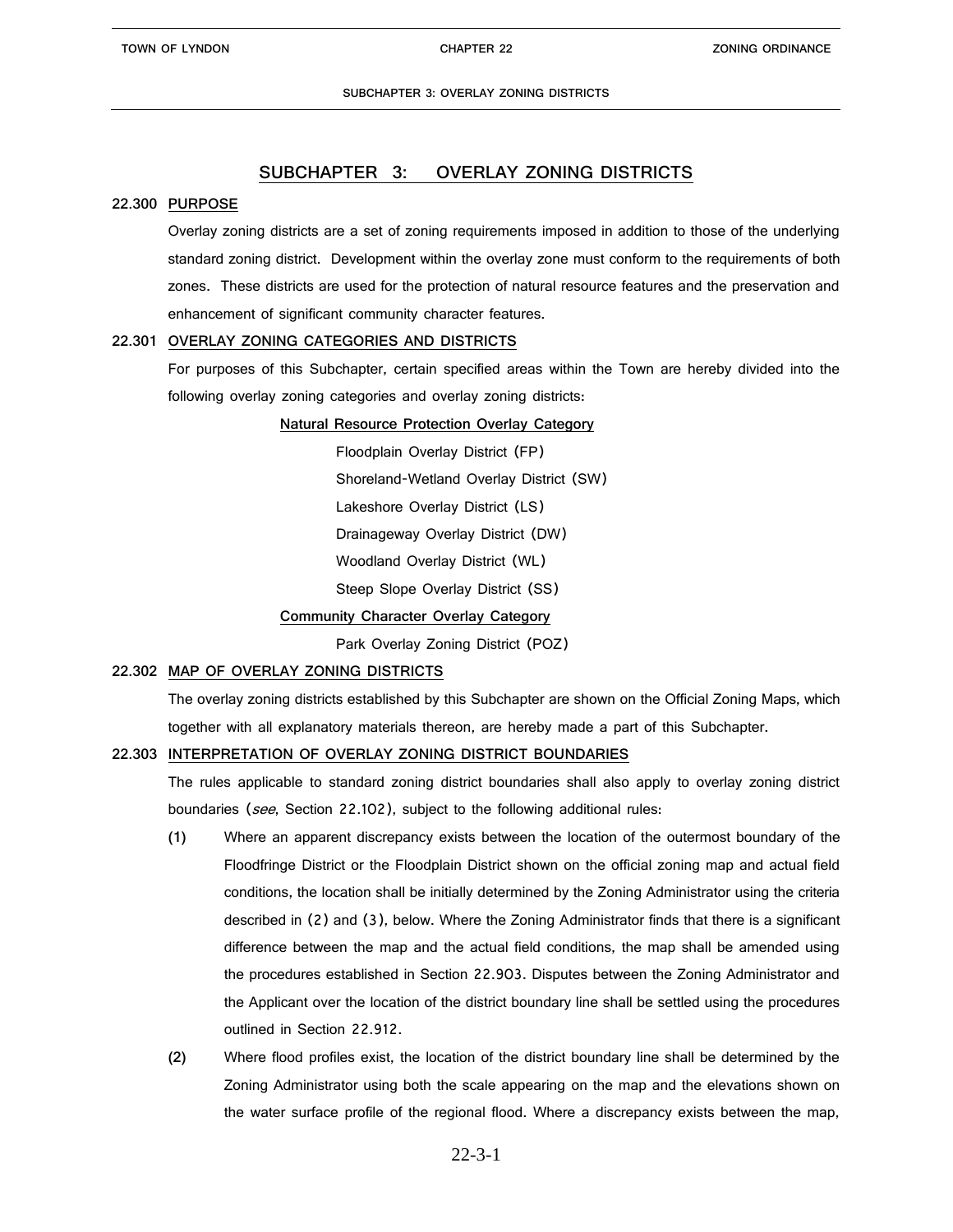and actual field conditions, the regional flood elevations shall govern. A map amendment is required where there is a significant discrepancy between the map and actual field conditions. The Zoning Administrator shall have the authority to grant or deny a land use permit on the basis of a district boundary derived from the elevations shown on the water surface profile of the regional flood, whether or not a map amendment is required. The Zoning Administrator shall be responsible for initiating any map amendments required under this section within a reasonable period of time.

**(3)** Where flood profiles do not exist, the location of the district boundary line shall be determined by the Zoning Administrator using the scale appearing on the map, visual on-site inspection and any available information provided by the Department of Natural Resources. Where there is a significant difference between the map and actual field conditions, the map shall be amended. Where a map amendment has been approved by both the Common Council and the Department of Natural Resources, the Zoning Administrator shall have the authority to grant or deny a land use permit.

#### **22.304 NATURAL RESOURCE PROTECTION OVERLAY ZONING CATEGORIES**

- **(1) INTRODUCTION:** This Section contains the standards governing the protection, disturbance, and mitigation of disruption of all natural resource areas. These provisions are intended to supplement those of Juneau County, the State of Wisconsin, and the Federal Government pertaining to natural resource protection. Prior to using the provisions of these sections to determine the permitted disruption of such areas, the requirements provided below should be reviewed. These sections recognize the important and diverse benefits which natural resource features provide in terms of protecting the health, safety, and general welfare of the community. Each of these sections is oriented to a different natural resource type, and is designed to accomplish several objectives:
	- 1. A definition of the natural resource is provided.
	- 2. The specific purposes of the protective regulations governing each natural resource type are provided.
	- 3. The required method of identifying and determining the boundaries of the natural resource area is given.
	- 4. A list of land uses which are permitted by right, permitted by conditional use, or prohibited.
	- 5. Mandatory protection requirements are identified.

NOTE: Protection requirements for specific land uses and natural resource types designed to minimize disruption of natural resource functions are presented as part of the regulations for each land use found in Subchapter 4.

# 22-3-2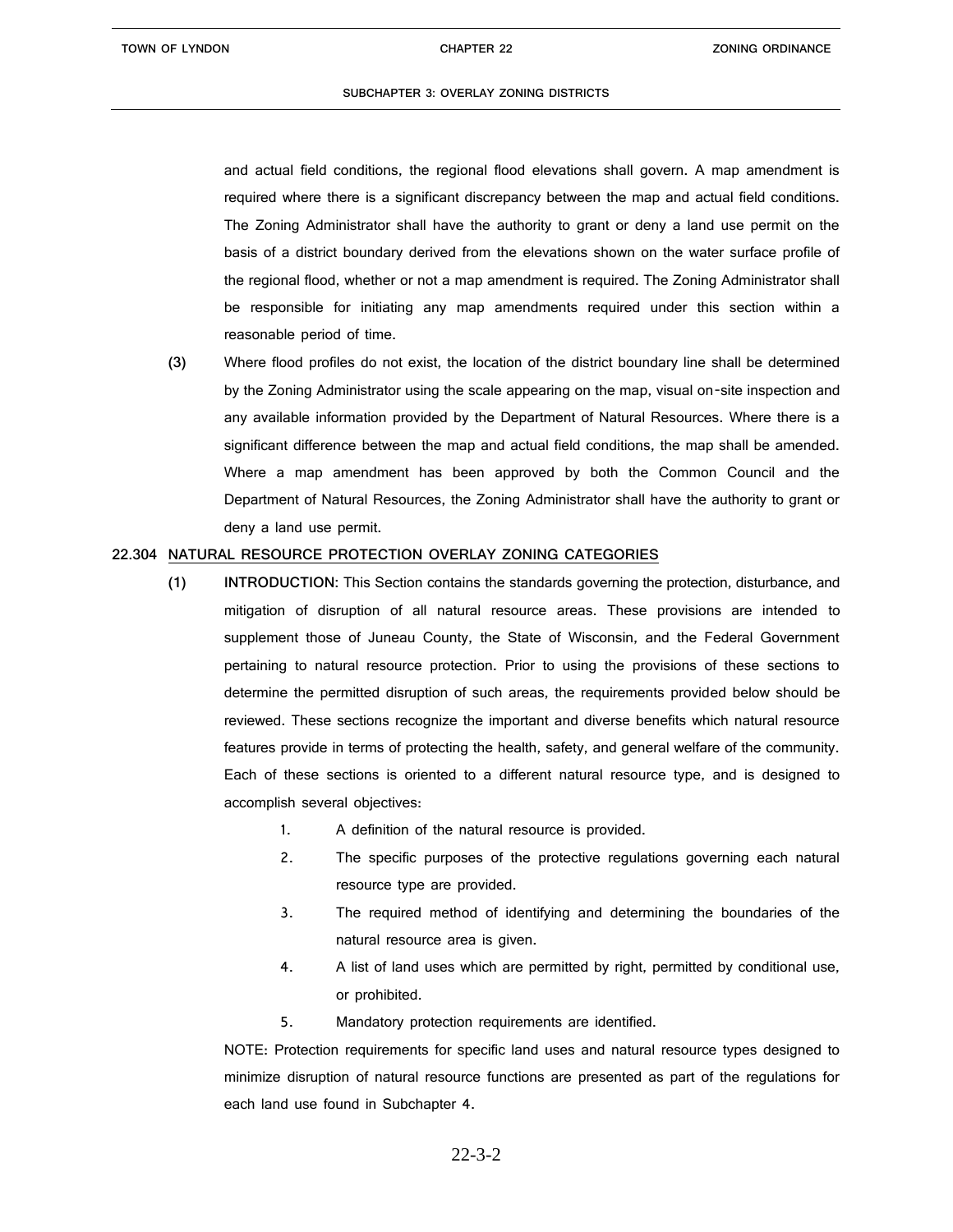- **(2) PURPOSE:** This Section sets forth the requirements for the mandatory protection of natural resources (resource protection area B RPA) within the jurisdiction of this Chapter. The provisions of this section interact closely with the regulations applicable to each zoning district in Subchapter 2, with the regulations applicable to each land use of Subchapter 4, and with the Density and Intensity Standards of Section 22.503.
- **(3) FLOODPLAIN OVERLAY ZONING DISTRICTS (FP):** Floodplain Overlay Zoning, including zoning in Floodway Districts, Floodfringe Districts and Floodplain Districts, is governed by Chapter 20 of the Juneau County Code of Ordinances.
- **(4) SHORELANDB WETLAND OVERLAY ZONING DISTRICT (SW):** Shoreland-Wetland Overlay Zoning is governed by the Juneau County Shoreland Wetland Zoning Ordinance.

### **22.305 COMMUNITY CHARACTER OVERLAY ZONING**

- **(1) INTRODUCTION:** This section contains the standards governing the preservation, protection, and enhancement of significant community character features in the community. This section recognizes the important and diverse benefits to the general welfare of the community in preserving and enhancing these key community character features. Each of the following districts is oriented to a particular community character feature.
- **(2) PURPOSE:** The purpose of this section is to set forth the requirements for the mandatory protection and enhancement of significant community character features within the jurisdiction of this Chapter. In part, the provisions of this section are designed to ensure the implementation of the Town Comprehensive Master Plan and State of Wisconsin Statutes §62.231 and §87.30.
- **(3) RESERVED FOR FUTURE USE**